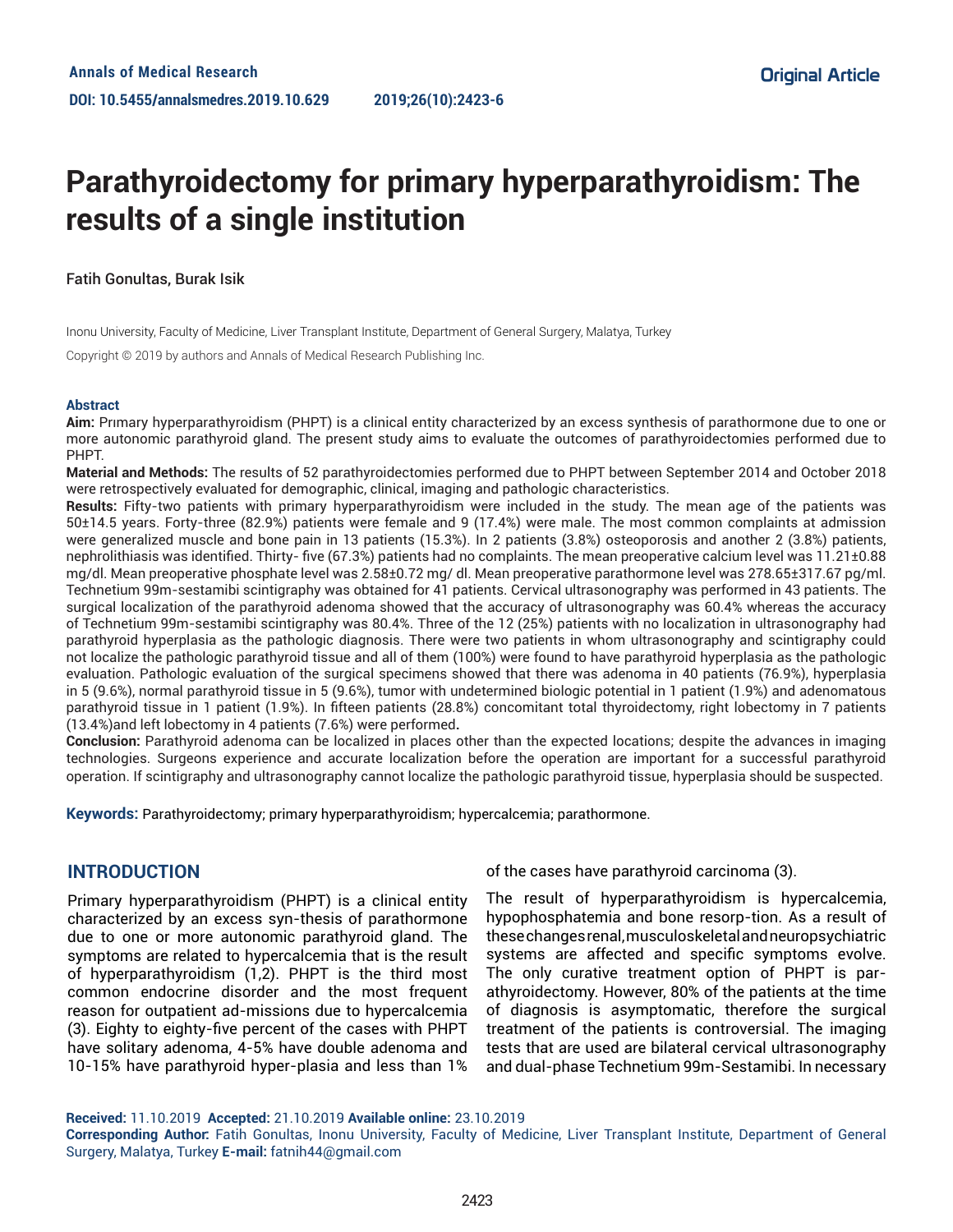cases computerized tomography, magnetic resonance imaging can be used (4).

The present study aims to evaluate the outcomes of parathyroidectomies performed due to PHPT in light of current literature.

# **MATERIAL and METHODS**

#### **Selection of the patients**

The results of 52 parathyroidectomies performed due to PHPT between September 2014 and October 2018 were retrospectively evaluated in the present study. None of the patients were excluded.

## **Acquisition of the data**

The patient database was evaluated for demographic data, the complaints at admission, preoperative and postoperative 24th-hour calcium, phosphorus and parathormone levels. Localization of the adenoma all patients received bilateral cervical ultrasonography and dual-phase Technetium 99m-Sestamibi scintigraphy. Adenoma localization data, the type of operation, thyroid and parathyroid morphology in the operation, postoperative thyroid and parathyroid pathologic evaluation, perioperative frozen section results and the postoperative complications were evaluated.

The patients with scintigraphy and ultrasonography that were performed in another center; the patient files were evaluated and the necessary data for the imaging studies were obtained. Furthermore, the patient data-base was evaluated as a cross check for any imaging studies performed in our institution for these patients. There were 4 patients with no data regarding the localization studies, yet parathyroidectomy was performed and these patients were included in the pathologic evaluation section of the study.

## **Statistical analyses**

The continuous variables are expressed as mean and standard deviation. The categorical variables are expressed as the number of patients and percentage of the study population. The dependent and independent variables were compared using student t test. Any p value less than 0.05 was considered as statistically significant. All statistical analyses were performed on Statistical Program for Social Sciences software version 20 (SPSS v20, IBM,USA).

# **RESULTS**

## **The Patient Demographic Data**

Fifty-two patients with primary hyperparathyroidism were included in the study. The mean age of the patients was 50±14.5 years. Forty-three (82.9%) patients were female and 9 (17.4%) were male. The most common complaints at admission were generalized muscle and bone pain in 13 patients (15.3%). In 2 patients (3.8%) osteoporosis and another 2 (3.8%) patients nephrolithiasis. Thirtyfive (67.3%) patients had no complaints.The mean preoperative calcium level was 11.21±0.88 mg/dl. Mean

preoperative phosphate level was 2.58±0.72 mg/ dl. Mean preoperative parathormone level was 278.65±317.67 pg/ ml. Preoperative and postoperative laboratory values were summarized in Table 1. The postoperative calcium and parathormone levels were significantly lower when compared to operative levels (p<0.001). The postoperative phosphate levels were significantly higher when compared to the preoperative levels (p<0.001).

| Table 1. Laboratory variables of the patients                                                                                                                                 |                               |                                |             |
|-------------------------------------------------------------------------------------------------------------------------------------------------------------------------------|-------------------------------|--------------------------------|-------------|
| <b>Laboratory values</b><br>(normal range)                                                                                                                                    | <b>Preoperative</b><br>values | <b>Postoperative</b><br>values | $P-value^*$ |
| Calcium:<br>$(8.4 - 10.2$ mg/dl)                                                                                                                                              | $11.21 \pm 0.88$              | $9.2 + 0.73$                   | < 0.001     |
| <b>Phosphate:</b><br>$(2.7 - 4.3$ mg/dl)                                                                                                                                      | $2.58 \pm 0.72$               | $3.22 \pm 0.93$                | < 0.001     |
| Parathormone:<br>$(14 - 72 \text{ pq/ml})$                                                                                                                                    | $278.65 \pm 317.67$           | $27.04 + 28.42$                | <0.001      |
| * All values are expressed as mean±standard deviation.<br>*Student t test was used for evaluation of distribution of the<br>dependent according to the independent variables. |                               |                                |             |

## **The results of Imaging studies**

Technetium 99m-sestamibi scintigraphy was obtained for 41 patients. In only three of the 41 patients (7.4%), scintigraphy was not successful in localizing the parathyroid adenoma. Two of these three patients (66.6%) were diagnosed to have parathyroid hyperplasiain the pathologic evaluation. Cervical ultrasonography was performed in 43 patents and parathyroid adenoma could not be localized in 12 patients (27.9%). Three of the 12 (25%) patients with no localization in ultrasonography had parathyroid hyperplasia as the pathologic diagnosis. There are two patients in whom ultrasonography and scintigraphy could not localize the pathologic parathyroid tissue and all of them (100%) were found to have parathyroid hyperplasia as the pathologic evaluation. Therefore, imaging studies seems to give an idea about the pathologic diagnosis in the patients.

The surgical localization of the parathyroid adenoma showed that the accuracy of ultrasonography was 60.4% whereas the accuracy of Technetium 99m-Sestamibi scintigraphy was 80.4%. The most frequent site of the ultrasonographic location of the parathyroid adenoma was left lobe inferior pole in 14 patients (26.9%), whereas the left lobe upper pole was never reported. The most frequent technetium 99m-Sestamibi scintigraphic localization was left lobe lower pole in 14 patients (41.4%), furthermore, in a patient with previous total thyroidectomy for papillary thyroid carcinoma technetium 99m-Sestamibi showed a midline localization of the parathyroid adenoma in the cervical region.

## **The results of pathologic evaluation**

Frozen section pathologic evaluation was performed in 16 (30.7%). In 51 patients (98%) there was a solitary adenoma, in one patient bilateral inferior double adenoma was observed. Pathologic evaluation of the surgical specimens showed that there was adenoma in 40 patients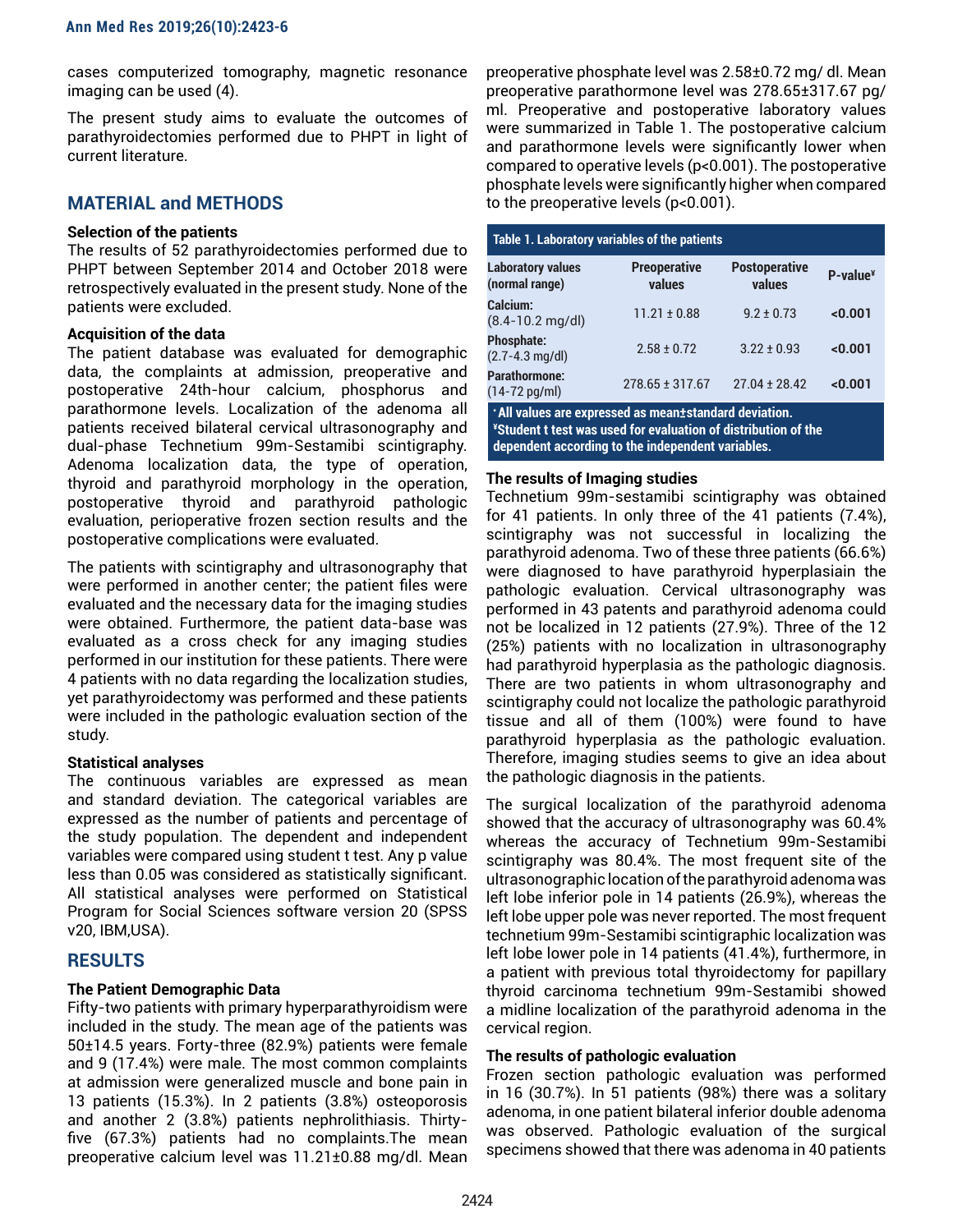(76.9%), hyperplasia in 5 (9.6%), normal parathyroid tissue in 5 (9.6%), tumor with undetermined biologic potential in 1 patient (1.9%) and adenomatous parathyroid tissue in 1 patient (1.9%). In fifteen patients (28.8%) concomitant total thyroidectomy, right lobectomy in 7 patients (13.4%) and left lobectomy in 4 patients (7.6%) were performed. In 2 patients (3.8%) parathormone and calcium levels did not decrease following the parathyroidectomy operation. The imaging showed that the pathologic adenoma persisted in these patients and they were re-operated for adenoma excision.

# **DISCUSSION**

Primary hyperparathyroidism is the most frequent etiology of the incidental hypercalcemia in the patients. The incidence in the general population is reported to be 0.7%. The incidence is 2% in the postmenopausal women and its incidence in the female are 3 times the male patients (5). Its incidence increases with age and it reaches a peak after 50 years of age (6). In the present study, there was 43 female (82.6%) patients whereas 9 (17.4%) were male. Mean age of the patients were 50±14.5 years. In our study female to male ratio was 5 and the mean age was consistent with the current literature.

In 80% of the cases with PHPT, there are no symptoms and hypercalcemia is found incidentally. Fatigue, myopathy and muscular atrophy can also be observed (5,6). Since 1970, together with more rapid determination of calcium levels, more incidental cases are being diagnosed (7). Currently, patients diagnosed with PHPT are usually incidental and no classical symptoms can be observed. The incidence of asymptomatic PHPT ranges between 72.7% to 95% cases, asymptomatic PHPT is the most frequent clinical form of PHPT (8,9). In the present study, 35 patients (67.3%) had no symptoms related to hyperparathyroidism and hypercalcemia. In 13 (15.3%) patients, there were generalized muscular, joint and bone pain. The asymptomatic PHPT incidence was slightly lower in general literature. We believe that most of the non-specific symptoms such as fatigue, constipation, depression and muscular pain are being missed in these patients and these patients are considered as asymptomatic.

A decade ago bilateral cervical exploration was the curative treatment option with a success rate of 95- 98%. One of the most important factors in the success of the surgery was reported to be the experience of the endocrine surgeon (10). However, this was associated with prolonged operative times and risk of injury to certain structures during the procedure. The advancements in the imaging techniques enabled focused minimal invasive surgical alternatives. Bilateral cervical ultrasonography, technetium 99m sestamibi scintigraphy, 4-dimensional parathyroid computerized tomography, and magnetic resonance imaging are the imaging alternatives for localization of the parathyroid adenoma. Gamma probe can be used in the intraoperative setting for parathyroid localization and this procedure requires radionuclide

injection 45 minutes before the operation. Technetium 99m sestamibi scintigraphy is a very accurate technique with 80-90% sensitivity in patients with solitary adenoma. Ultrasonography, when performed by experienced hands, has 70-80% sensitivity for determination of parathyroid adenoma. Combination of scintigraphy and ultrasonography has a 90-95% of sensitivity in determination of solitary adenoma (11). In the present study sensitivity of ultrasonography was 72.1% whereas it was 92.6% in technetium 99m sestamibi scintigraphy. Our results seem to be compatible with the literature. Successful localization of the parathyroid pathology is mandatory for a minimally invasive approach. Accuracy of ultrasonography and scintigraphy in our study was 60.4 and 80.4 %, respectively. In the present study, scintigraphy is the most useful technique for the localization of the parathyroid pathologies. We have not used a gamma probe in any of our patients. We used frozen section pathologic analysis in 16 patients (30.7%). However, we believe that the experience of the surgeon in determining pathologic parathyroid tissue is still a very important issue despite the developments in imaging techniques.

One finding in the study that is also worth mentioning is the fact that parathyroid hyperplasia could be predicted before the operation. According to our result, 25% of the patients that could not be localized on ultrasonography had parathyroid hyperplasia. On the other hand 66.6% of the patients that could not be localized in scintigraphy had parathyroid hyperplasia. Hundred percent of the patients that could not be localized in both imaging techniques had parathyroid hyperplasia. We have only seen McHenry et al (12) pointing out this phenomenon in their study involving 549 patients that underwent parathyroidectomy. In their study they found that parathyroid hyperplasia could not be determined in in scintigraphy, ultrasonography or both techniquesin 92%, 91% and 96% of the patients, respectively (12). We only have 5 patients with parathyroid hyperplasia in our study therefore we will have more accurate results as the number of the patients increase. However, our results seem to be in accord with the study performed by McHenry et al. We also believe that hyperplasia should be suspected in any patient with negative scintigraphic localization or in cases whom both of the imaging techniques fail to localize the pathologic parathyroid tissue.

The only curative option for PHPT is parathyroidectomy. In a successful operation, drop in the postoperative 10th-minute parathormone level following excision of the pathologic parathyroid gland to less than 50% of the preoperative levels is mandatory (13). In the present study due to technical problems postoperative 24thhour parathormone levels were studied and a more than 50% drop was observed in 50 patients (96.1%). In two patients (3.9%) there was no drop in the parathormone levels and these patients were re-operated and the pathologic parathyroid gland was resected. The malignancy rate in parathyroidectomy specimens was reported to be 6-11%. Dirican et al (14) have evaluated 53 patients and